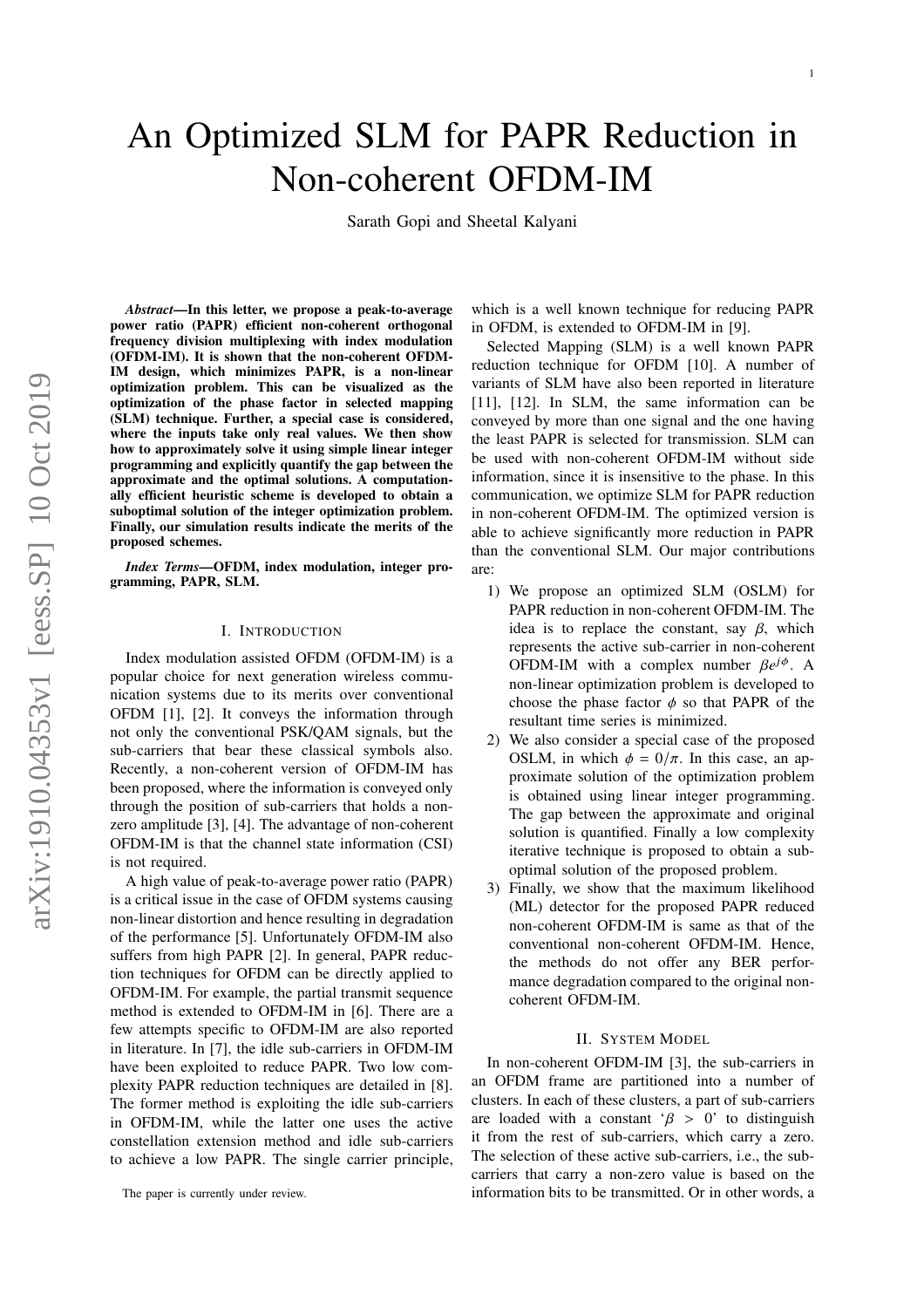non-coherent OFDM-IM conveys information through the selection of active sub-carriers.

Consider an OFDM frame having *N* sub-carriers, which are split into *B* clusters each having  $L = \frac{N}{B}$  subcarriers. In each of these *B* clusters, *K* out of *L* subcarriers are loaded with a non-zero value depending on the information bits, where there are  $\binom{L}{K}$  choices for these active sub-carrier selection. Hence, a noncoherent OFDM-IM frame can send  $B\lfloor \log_2 {L \choose K} \rfloor$  bits.

Let  $\mathbf{x} = \{x(k)\}_{k=0}^{N-1} = \begin{bmatrix} \mathbf{x}_0^T, ..., \mathbf{x}_{B-1}^T \end{bmatrix}^T$  be an  $N \times 1$ vector representing an OFDM frame. Here,  $\mathbf{x}_b$  =  $[x(bL), x(bL + 1), ..., x((b + 1)L - 1)]^T$  is the *b*<sup>th</sup> cluster, where  $b = 0, 1, ..., B - 1$ . This OFDM frame is converted into the corresponding time domain (TD) signal  $x<sup>t</sup>$  by taking inverse Fourier transform. For defining PAPR, we consider the oversampled version of the TD signal, given below:

$$
x^{t}(n) = \frac{1}{\sqrt{N}} \sum_{k=0}^{N-1} x(k)e^{j\frac{2\pi nk}{NK}}, \ 0 \le n \le NR - 1 \quad (1)
$$

where  $R$  is the oversampling factor. Equivalently,  $(1)$ can be written as  $\mathbf{x}^t = \mathbf{F}_p^H \mathbf{x}$ , where  $\mathbf{F}_p$  is the  $N \times NR$  partial Fourier matrix, which is constructed by taking first *N* rows of an  $NR \times NR$  discrete Fourier transform (DFT) matrix. Now, PAPR is defined as follows [13]:

$$
\text{PAPR}(\mathbf{x}^t) = \frac{\max_{n} |x^t(n)|^2}{\mathbb{E}\left\{|x^t(n)|^2\right\}} = \frac{\max_{0 \le n \le NR-1} |\{\mathbf{F}_p^H \mathbf{x}\}_n|^2}{\mathbb{E}\left\{\mathbf{x}^H \mathbf{x}\right\}} \tag{2}
$$

where  $\mathbb{E}\{\cdot\}$  is the expectation operation. (2) is due to Parseval's Theorem [14]. The proposed PAPR reduction technique is discussed in subsequent sections, is developed based on definition (2).

## III. OPTIMIZED SLM (OSLM) FOR NON-COHERENT OFDM-IM

The basic principle behind SLM [10] is to keep more than one signal for representing the same information of an OFDM fame. Conventionally these signals, which are having identical information, are generated by multiplying the OFDM-frame with different phase vectors. Finally, one signal with the lowest PAPR is selected for transmission and a side information indicating the corresponding phase vector is also communicated in order to recover the signal at the receiver. SLM can be used for non-coherent OFDM-IM without the side information. However, the performance of SLM is limited by the number of phase vectors used. Hence, we propose an optimized SLM, which is able to achieve the lowest possible PAPR for non-coherent OFDM-IM. In order to explain the principle of OSLM, Lemma 1 is stated and proved below.

Lemma 1. For the conventional non-coherent OFDM-IM with *B* clusters, each having *K* non-zero subcarriers, the PAPR is *BK*, irrespective of the information bits. The peak power occurs at the first time domain sample.

*Proof.* Let  $\beta > 0$  be the non-zero entries of the conventional non-coherent OFDM-IM frame **x**. Note that there are exactly *BK* non-zero entries. Hence, in (2), the denominator is always  $\frac{B K \beta^2}{N}$  $\frac{N}{N}$ . Also we have,

$$
|\mathbf{F}_p^H \mathbf{x}| = \frac{1}{\sqrt{N}} \sum_{k, x_k \neq 0} \left| \mathbf{e}^{j2\pi \frac{k n}{N}} \beta \right| \le \frac{1}{\sqrt{N}} BK \beta. \tag{3}
$$

The equality in (3) occur for  $n = 0$ . Therefore,  $\|\mathbf{F}^H \mathbf{x}\|^2 = \frac{1}{N} B^2 K^2 \beta^2$ . This proves the lemma.  $\square$ 

Therefore, from the proof of Lemma 1, it is clear that the peak power of non-coherent OFDM-IM will occur at the first sample of the time series, which corresponds to the average value in the frequency domain. This average value can be reduced to zero, if there are equal number of  $+\beta s$  and  $-\beta s$ . However, this may increase the peak power in other samples. Hence, we propose to use a phase vector  $\beta \{e^{j\phi_i}\}_i$  to represent the active subcarriers. This is equivalent to multiply the conventional OFDM-IM frame with a phase vector. The phase vector is selected in such a way that PAPR of the resultant time series is minimized. It should be noted that unlike SLM, there is no fixed set of phase vectors, rather it is computed on the fly and hence can achieve a much lower PAPR.

The problem is formulated as the minimization of (2) with respect to **x**. However, we need to consider only the numerator of (2) to formulate the problem, since the denominator is fixed at  $\frac{B K \beta}{N}$  irrespective of the fact that non-zero entries are  $\beta e^{j\phi}$ . Without loss of generality, let  $\beta = 1$ . The PAPR minimization problem can be stated as follows:

$$
\min_{\mathbf{x}} \max_{n=0,\dots,NR-1} |\{\mathbf{F}_p^H \mathbf{x}\}_n|^2
$$
\nsuch that  $x_i = e^{j\phi_i}$ ,  $0 \le \phi_i \le 2\pi \ \forall \ i \in \Gamma$ , (4)

where  $\Gamma$  is the set of active sub-carriers, i.e.,  $\Gamma$  =  $\{i|x_i \neq 0, \text{ for } i = 0, 1, ..., N-1\}.$  Note that  $|\Gamma| = BK$ . The optimization problem (4) can be written as:

$$
P1: \min_{\Phi} \max_{n=0,\dots,NR-1} \tilde{g}_n(\Phi)
$$
  
such that  $0 \le \phi_i \le 2\pi$ ,  $\forall \phi_i \in \Phi, i \in \Gamma$  (5)

where,

$$
\tilde{g}_n(\Phi) = BK + \sum_{i \in \Gamma} \sum_{j \in \Gamma, j \neq i} \cos \left( \frac{2\pi n}{NR} (i - j) + (\phi_i - \phi_j) \right)
$$

$$
= BK + g_n(\Phi) \tag{6}
$$

(6) is obtained by expanding  $|\{\mathbf{F}_p^H \mathbf{x}\}_n|^2$ . Note, P1 is a typical constrained non-linear minimax optimization problem. This can be solved directly or can be converted into a non-linear program and solved using standard techniques [15], [16]. In Section IV, a special case in which  $\phi_i = 0/\pi$ ,  $\forall$  *i* is considered. In this case *P*1 reduces to a linear integer programming, This is also computationally intensive approach. However, this formulation helps to devise a heuristic approach, which is computationally efficient and achieve a lower PAPR than the conventional SLM.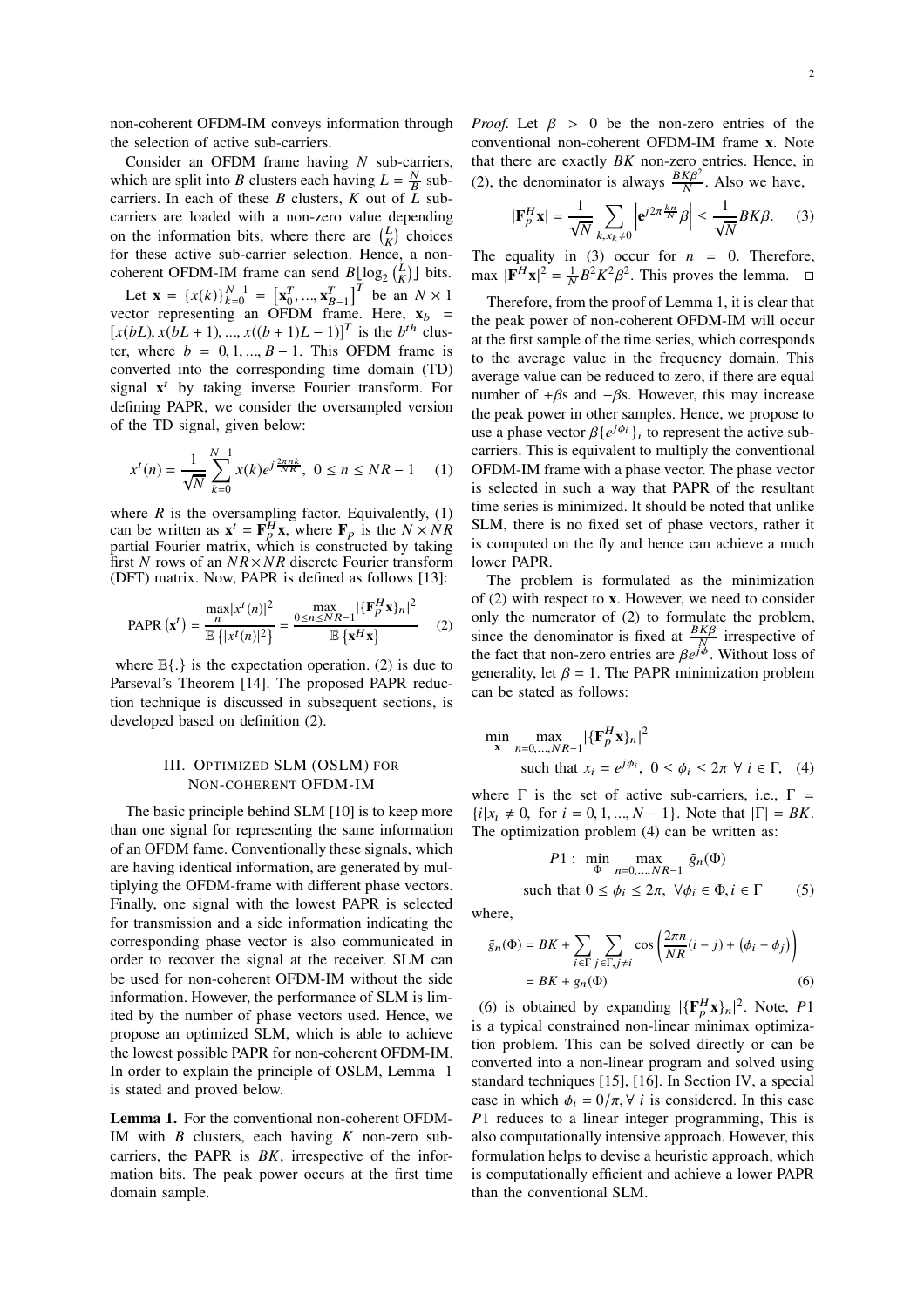## IV. SPECIAL CASE WITH REAL SOLUTION

Consider the case of OSLM, in which  $\phi_i$  can take only two possible values, i.e.,  $\phi = 0/\pi$ ,  $\forall i$ . This is equivalent to assigning  $\pm 1$  to represents the active subcarriers. In this case, the PAPR minimization problem can be expressed as:

P2: 
$$
\min_{\mathbf{x}} \max_{j=0,...,N-1} |\{\mathbf{F}_p^H \mathbf{x}\}_j|
$$
  
such that  $x_i \in \{+1, -1\}$ ,  $\forall i \in \Gamma$ , (7)

or equivalently:

$$
\min_{z, x_i, i \in \Gamma} z
$$
\nsuch that  $z \geq |\{\mathbf{F}_p^H \mathbf{x}\}_j|, \forall j \in \{0, 1, ..., N - 1\}$ 

\n
$$
\mathbf{x}_i \in \{-1, +1\} \forall i \in \Gamma.
$$
\n(8)

(8) is an integer optimization problem with non-linear constraints involving complex norms. This can be solved as follows.

### *A. An Approximate Linear Integer Program*

We have, for any complex vector  $\mathbf{v} = v^R + jv^I$ , the norm  $|\mathbf{v}| = \sqrt{(v^R)^2 + (v^I)^2}$  can be expressed as [17, (4)]:

$$
|v| = \max_{0 \le \theta \le 2\pi} v^R \cos \theta + v^I \sin \theta.
$$
 (9)

Now, (8) can be rewritten by linearising the non-linear constraints using (9) as:

$$
P3: \min_{z,x_i,i \in \Gamma} z
$$
  
such that  $z \ge {\{\mathbf{F}_p^H \mathbf{x}\}_j^R \cos \theta + {\{\mathbf{F}_p^H \mathbf{x}\}_j^I \sin \theta, \}$   

$$
\forall j \in \{0, 1, ..., N - 1\}, 0 \le \theta \le 2\pi
$$
  

$$
\mathbf{x}_i \in \{-1, +1\} \forall i \in \Gamma,
$$
 (10)

where  ${\{\mathbf{F}_p^H\mathbf{x}\}}_j^R$  and  ${\{\mathbf{F}_p^H\mathbf{x}\}}_j^I$  are the real and imaginary part of the  $j^{th}$  component of the complex vector  $\mathbf{F}_p^H \mathbf{x}$ . Note, (10) is a linear integer optimization problem. However, in order to solve (10) using standard techniques, the parameter  $\theta$  has to be discretized. Now, we will state and prove Lemma 2, which will give bounds on the norm defined in (9) using a discrete set of  $\theta$ s [17]. This is then exploited to discretize the constraints in (10) with respect to  $\theta$ .

**Lemma 2.** Let  $\mathcal{D} = \{ \theta_p = (p-1)\frac{2\pi}{P}, p = 1, ..., P \}$  be the set of discretized values for  $0 \le \theta \le 2\pi$  and the discrete norm of the complex vector  $v = v^R + jv^I$  in the set  $D$  is defined by

$$
|v|_{\mathcal{D}} = \max_{\theta \in \mathcal{D}} v^R \cos \theta + v^I \sin \theta \tag{11}
$$

Then an upper and lower bound on the norm defined in (9) can be written in terms of  $|v_{\mathcal{D}}|$  as:

$$
|v|_{\mathcal{D}} \le |v| \le |v|_{\mathcal{D}} \sec\left(\frac{\pi}{P}\right) \tag{12}
$$

*Proof.* The left inequality is clear from the fact that the discrete set  $D$  considers only  $P$  discrete values of  $0 \le \theta \le 2\pi$ . The right inequality can be proved as follows.

Let  $\theta^*$  and  $\theta^*_p$  be the value corresponding to the maximum in (9) and (11), respectively. For the specified set  $\mathcal{D}$ , let  $\theta_p^* = \theta^* + \delta$ , where  $-\frac{\pi}{P} \le \delta \le \frac{\pi}{P}$ . Hence, using (11), we can write,

$$
|v|_{\mathcal{D}} = v^R \cos(\theta^* + \delta) + v^I \sin(\theta^* + \delta)
$$
  
= 
$$
|v| \cos \delta - \{v^R \sin \theta^* - v^I \cos \theta^*\} \sin \delta
$$
 (13)

Note that, the maximum in (9) occurs at  $\theta^*$  = tan<sup>-1</sup>  $\left(\frac{v^I}{v^R}\right)$  $\left(\frac{v^I}{v^R}\right)$  and hence the term  $\left(v^R \sin \theta - v^I \cos \theta\right)$ in (13) reduces to zero. Therefore, we have  $|v|$  =  $|v|_{\mathcal{D}} \sec \delta \leq |v|_{\mathcal{D}} \sec \left(\frac{\pi}{P}\right)$ .

Hence, the constraints in *P*3 can be written with respect to  $D$ . The corresponding discrete optimization problem is

$$
P4: \min_{z, x_i, i \in \Gamma} z
$$
  
such that  $z \ge {\{\mathbf{F}^H \mathbf{x}\}}_j^R \cos \theta_p + {\{\mathbf{F}^H \mathbf{x}\}}_j^I \sin \theta_p,$   

$$
\theta_p = (p-1)\frac{2\pi}{P}, \ p = 1, ..., P, \ j = 0, ..., N - 1
$$
  
 $x_i \in \{-1, +1\} \ \forall \ i \in \Gamma$   
 $x_i = 0 \ \forall \ i \notin \Gamma.$  (14)

Note that *P*4 is only an approximation of *P*3. Theorem 1, stated and proved below, will relate the solution of the approximate problem *P*4 to that of the original optimization problem *P*3.

**Theorem 1.** Let  $u^*$  be a solution to (10) and  $u^{**}$  be the solution to the corresponding discretized problem (14). Then,  $u^* \le u^{**} \sec(\frac{\pi}{P})$ .

*Proof.* This is a direct consequence of (12). 
$$
\Box
$$

 $P4$  is a linear integer programming having  $(BK + 1)$ optimization variables and PN linear inequality constraints. This can be solved using techniques such as branch and bound algorithm [18], which are available with any standard linear integer programming toolbox. *P*4 is computationally more complex than *P*1. However, based on this problem formulation, we propose a heuristic scheme in Section IV-B, which can be implemented in real time.

## *B. A Heuristic Algorithm for Reducing PAPR*

A heuristic scheme for solving the PAPR minimization problem *P*2 is given in Algorithm 1. The idea is to iteratively change the sign of each active subcarriers in succession and check whether PAPR is reduced. Explicitly, in Step 2 of Algorithm 1, +1 is changed to  $-1$ , whereas in Step 6, it is done in the reverse direction. If the PAPR is reduced, the change is retained (see function *ExchangeSign*). This is done in multiple times until there is no further change in sign is observed.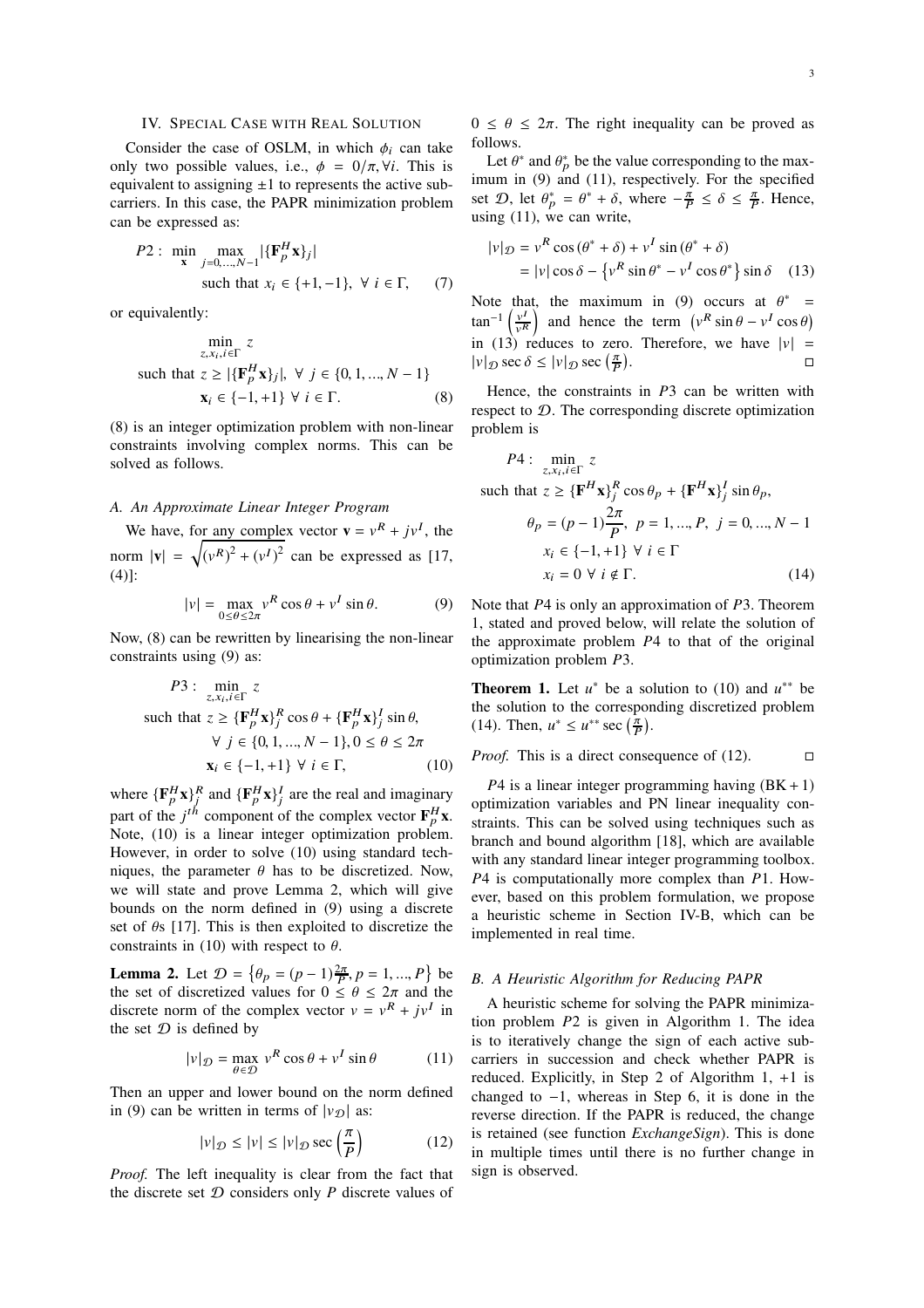Algorithm 1 : Heuristic PAPR reduction algorithm

**Inputs:**  $\mathbf{F}_{\Gamma}$  - *BK* × *N* partial Fourier Matrix (rows corresponding to position of active indices). **Initialization:**  $\mathbf{t} = \mathbf{1}_{BK \times 1}$ ,  $\mathbf{w} = \mathbf{1}_{BK \times 1}$ ,  $\eta = 0.1$ .

 $v = \max |\mathbf{F}_{\Gamma}^H \mathbf{t}|, u = v.$ 

**Initial Estimation:**  $S_{\mathbf{w}} = \sum_{i=1}^{B} \mathbf{w}_i = BK$ .

1: repeat

- 2:  $(\mathbf{t}, u, v, \mathbf{w}) = ExchangeSign(\mathbf{F}_{\Gamma}, \mathbf{t}, \mathbf{w}, u, v, \eta, 1)$ <br>3: if  $\sum_{i=1}^{B} w_i \neq S_{\mathbf{w}}$  then
- 3: *if*  $\sum_{i=1}^{BK} w_i \neq \sum_{i=1}^{S} w_i$  *then*
- 4:  $S_{\mathbf{w}} = \sum_{i=1}^{BK} \mathbf{w}_i, \delta = v.$
- *5: end if*
- 6:  $(\mathbf{t}, u, v, \mathbf{w}) = \text{ExchangeSign}(\mathbf{F}_{\Gamma}, \mathbf{t}, \mathbf{w}, u, v, \eta, -1)$ 7: **until**  $\sum_{i=1}^{BK} \mathbf{w}_i = S_{\mathbf{w}};$

**Outputs: t** - Signal vector in the active indices.

| <b>Function 1:</b> ExchangeSign |                                                                   |  |  |  |  |
|---------------------------------|-------------------------------------------------------------------|--|--|--|--|
|                                 | 1: function $(t, u, v, w) = ExchangeSign(A, t, w, u, v, \eta, s)$ |  |  |  |  |
| 2:                              | repeat                                                            |  |  |  |  |
| 3:                              | $\mathbb{I} = \{i : \mathbf{w}_i = \frac{s+1}{2}\}\$              |  |  |  |  |
| 4:                              | for $i \in \mathbb{I}$ do                                         |  |  |  |  |
| 5:                              | $\mathbf{t}_{\parallel}$ , $=-s$                                  |  |  |  |  |
| 6:                              | $v_C = \max  \mathbf{A}^H\mathbf{t} $                             |  |  |  |  |
| 7:                              | if $v_C < v$ then,                                                |  |  |  |  |
| 8:                              | $v = v_C$ , $\mathbf{W}_{\mathbb{I}_i} = \frac{-s+1}{2}$          |  |  |  |  |
| 9:                              | else                                                              |  |  |  |  |
| 10:                             | $\mathbf{t}_{\mathbb{I}_i} = s$                                   |  |  |  |  |
| 11:                             | end if                                                            |  |  |  |  |
| 12:                             | end for                                                           |  |  |  |  |
| 13:                             | $\delta = u - v$ ,                                                |  |  |  |  |
| 14:                             | $u = v$ .                                                         |  |  |  |  |
| 15:                             | until $\delta > \eta v$                                           |  |  |  |  |
|                                 | 16: end function                                                  |  |  |  |  |

It should be noted that the heuristic procedure in Algorithm 1 may not attain the optimal solution given by solving *P*4. However, it will lead to lower PAPR when compared to the conventional non-coherent OFDM-IM, as demonstrated in the Section VI. Now, we will derive the ML detector for the proposed schemes.

### V. MAXIMUM LIKELIHOOD (ML) DETECTION

For deriving ML detector, we use the same channel model as that of [3] given below:

$$
y = Hx + n,\t(15)
$$

where  $\mathbf{n} \sim \mathcal{CN}(0, \sigma^2 \mathbf{I})$  is the additive noise vector and  $\mathbf{H} = diag(H_0, H_1, ..., H_{N-1})$  is the frequency domain channel matrix with  $H_i \sim \mathcal{CN}(0, \sigma_h^2)$ ,  $\forall i = 0, ..., N$  − 1. Theorem 2 will give the optimal detector for the proposed non-coherent OFDM-IM under model (15).

Theorem 2. Under channel model (15), the ML detector for the proposed PAPR efficient non-coherent OFDM-IM is same as that of the conventional noncoherent OFDM-IM.

*Proof.* Let us consider  $j<sup>th</sup>$  frequency index of the received vector **y**, i.e.,  $y_j = H_j x_j + n_j$ . In order to prove the theorem, it need only to show that distribution of  $y_j$  when  $x_j = \beta e^{j\phi}$  is independent of  $\phi$ , which is given below.

$$
Pr(y_j|x_j = a) = \int_{-\infty}^{\infty} Pr(y_j|x_j = a, H_j) Pr(H_j) dH
$$

$$
= C N(0, \sigma^2 + |a|^2 \sigma_h^2).
$$
 (16)

(16) is true for  $a = \beta e^{j\phi}$  and is independent of  $\phi$ . This proves the theorem.

Corollary 1. The probability of index error for the proposed schemes is same as that of conventional noncoherent OFDM-IM.

Hence, from Theorem 2 and Corollary 1, it can be concluded that the proposed schemes give the same BER performance as that of the conventional noncoherent OFDM-IM.

## VI. SIMULATION RESULTS

A non-coherent OFDM-IM system with *N* = 128 sub-carriers, which are split into  $B = 8$  clusters each having  $L = 16$  sub-carriers. In each of the clusters.  $K = 3$  sub-carriers are made active. In this case, 72 bits can be transmitted per OFDM frame. Accordingly random binary digits are generated as a group of 72 and are converted into proper sub-carrier mapping by the combinatoric approach of [19]. The PAPR is computed for an oversampling factor  $R = 4$ . We compared the following PAPR reduction techniques.

- Non-linear optimization problem (*P*1) The minimax problem is converted into a constrained nonlinear minimization problem and solved using *f mincom* function in *M AT LAB*2017*b* with default parameters.
- Approximate linear integer program (*P*4) This is solved using *intlinpro*g function in *M AT LAB*2017*b* with default parameter settings and  $P = 5$  discrete levels.
- Heuristic solution (HS) Algorithm 1
- Selected Mapping (SLM) The phase factor is generated from angles  $\{0, \frac{\pi}{2}, \pi, \frac{3\pi}{2}\}\$  and we used 16 different signals for representing the same information. The dimension of the phase vector is same as that of the number of active sub-carriers. In other words, SLM scheme used is same as the proposed OSLM, except that the set of phase vector is fixed.
- Partial Transmit Sequence (PTS) [20] Here, the OFDM frame is split into four blocks and multiply with phase vector, which is generated from angles  $\left\{0, \frac{\pi}{2}, \pi, \frac{3\pi}{2}\right\}$ . In this case four different phase vectors are used to represent the same information.

In each case, the PAPR reduced oversampled time series is generated and complimentary cumulative distribution function (CCDF) is computed. This is also compared with the non-coherent OFDM-IM without any PAPR reduction. However, in this case instead of peak, CCDF of second peak-to-average power ratio